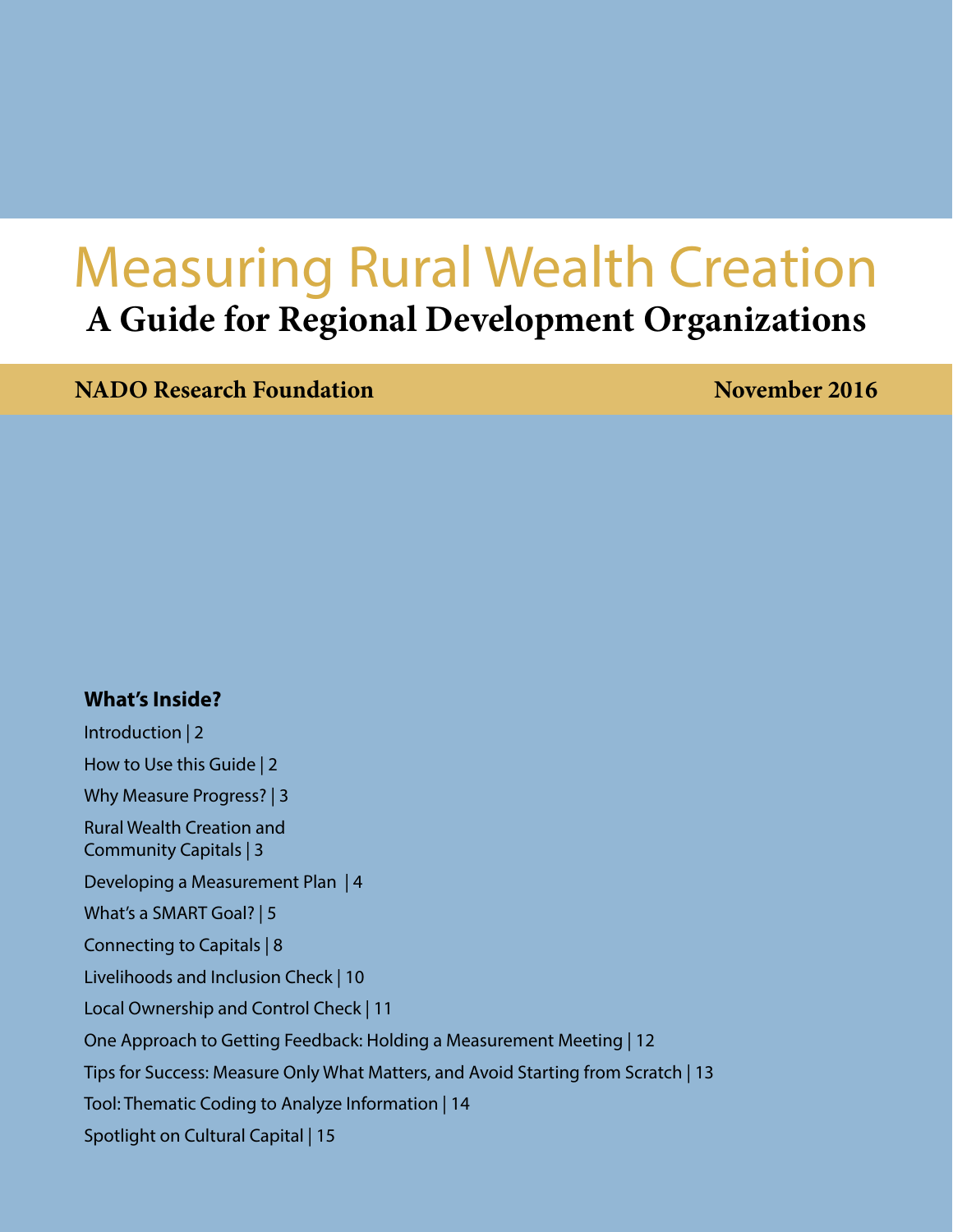### <span id="page-1-0"></span>**Introduction**

Rural wealth creation is a 21st century approach to community and economic development that is demand-driven, focusing on market opportunities that capitalize on a community's existing assets or underutilized resources. Wealth creation takes an intentionally inclusive approach by working to build lasting livelihoods, including increasing jobs and incomes of low-income people. This approach, also called Wealth-Works, creates wealth that is rooted in place through local ownership and control and building a more self-reliant and resilient economy. An important tool for building wealth is analyzing stocks and strategies to build wealth through eight different forms of community capital, while harming none. Similar to the triple bottom line, rural wealth creation views community and economic development through a broader lens.

A WealthWorks value chain is a network of people, businesses, organizations, and agencies addressing a market opportunity to meet demand for specific products or services.

Potential RDO roles in supporting wealth creation value chains include:

- Value chain coordinator
- **Business lender**
- **Planner**
- **Meeting facilitator**
- Grant writer and administrator
- **Analyst**
- Measurement leader

Efforts to build rural wealth organize partners into a value chain focused on meeting a particular market demand. A WealthWorks value chain is a network of people, businesses, organizations and agencies addressing a market opportunity to meet demand for specific products or services. A value chain may consist of an industry or sector alliance, including entities that supply a sector with goods and services, groups representing demand for the industry's products, investors, and support partners. The partners in a value chain participate because it advances their self-interest, while also building wealth within the region. Value chains benefit from identifying an organization or business to serve as the coordinator, to keep track of partners' actions and weave them together.

Across the nation, multi-jurisdictional regional planning and development organizations, or RDOs, are engaged in regional community and economic development efforts. By serving multiple jurisdictions and working with a large network of partners to improve community and economic development outcomes in their day-to-day work, RDOs are often doing work that fits with the rural wealth creation model. In some places, RDOs might be positioned to serve as a value chain coordinator, if they are already taking an active role in working with an industry sector to develop an opportunity. In other instances, there may be another partner who is a natural fit to serve as a value chain coordinator, but an RDO could play a supporting role in identifying grant resources that support wealth-building strategies. Since some RDOs house revolving loan fund programs, RDOs might even be a financing partner for a wealth-building enterprise. RDOs often have access to data and information about a region's people and economy, which are used to develop regional and local plans including Comprehensive Economic Development Strategies (CEDS), a plan required for grantees of the Economic Development Administration. With data and analysis skills, RDOs might support a value chain by assessing and tracking progress.

### **How to Use this Guide**

This guide introduces concepts of measuring progress in rural wealth creation for RDOs that are involved in community and economic development within their regions. It may be helpful whether or not an RDO is a value chain coordinator or plays a supporting role. Although this guide is intended to help measure the work of an economic development initiative or industry partnership, it may also offer useful information for measuring progress in a region's CEDS or other broad economic development and planning work. To set up a measurement framework, go through the Developing a Measurement Guide section, and use the remaining tips, checklists, and tools to help you apply the process.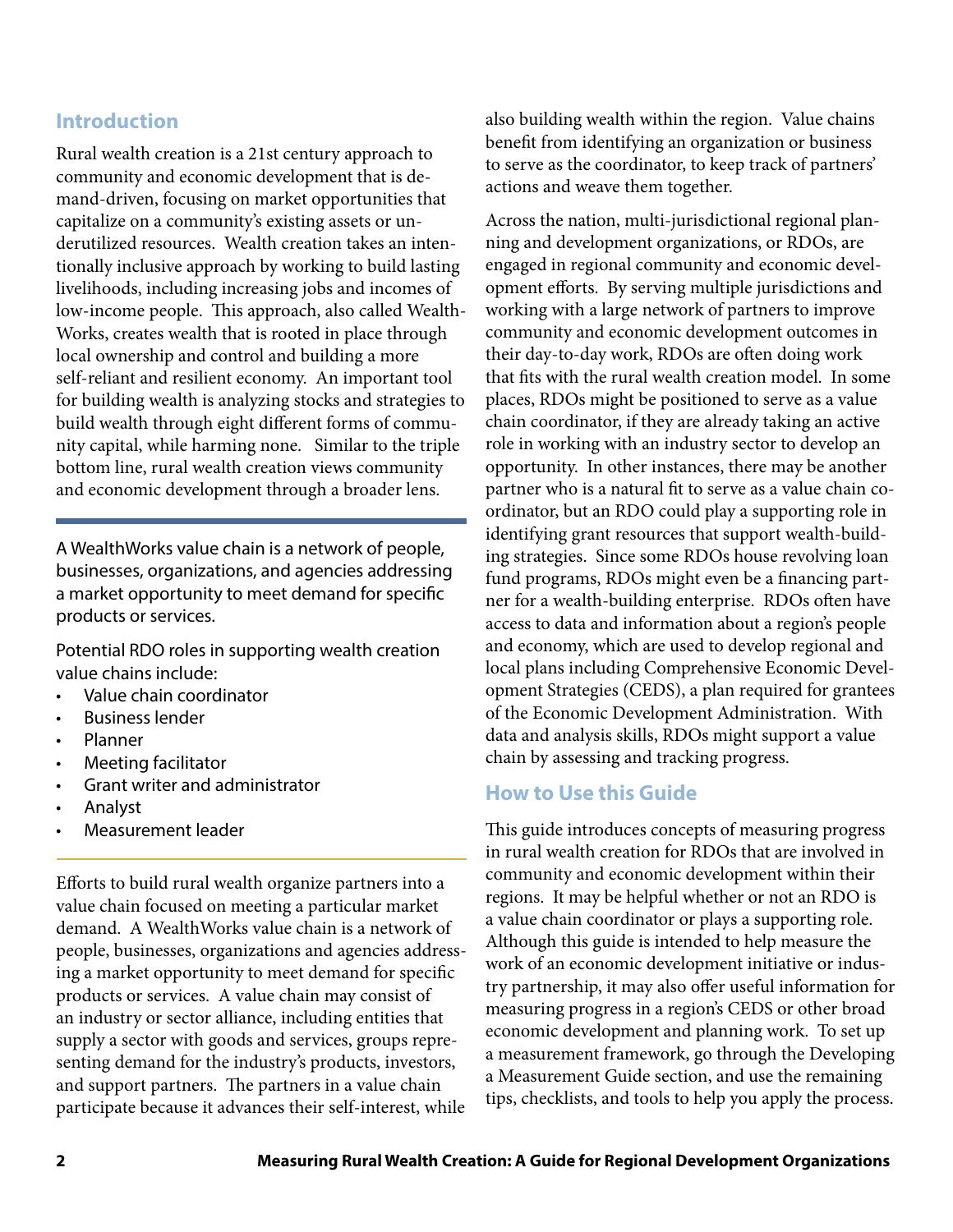### <span id="page-2-0"></span>**Why Measure Progress?**

Building wealth in an inclusive way is a long-term prospect. Collecting and reporting information can seem like a daunting and time-consuming effort, since ideal data are not always readily available. Data may exist at the wrong scale, such as for a state instead of a smaller area. Information that is already collected might measure an outcome that does not quite match the value chain's work, such as total graduates of a training program, rather than graduates of a training program who remain in the region or find work in their field. But building measurement into a rural wealth creation effort is a natural fit, since the capitals provide a framework for considering impacts together with strategies from the very start.

Measuring progress is an important way to ensure that activities that are planned end up being executed and resulting in outcomes. Documenting change over time holds partners accountable for their efforts and validates the time and resources that partners dedicate to the work of a value chain, and it can build social capital within the value chain as network members see that their partners are following up on work. It also demonstrates to outside investors and potential partners that a value chain takes its work seriously and creates meaningful change. It can demonstrate to the public, local officials, and legislators what they are getting for their investments, how a policy or a new funding source could affect community and economic development outcomes, and what the impacts of lack of investment could be.

Over time, performance measurement can help stakeholders in a value chain prioritize their efforts, by showing what kinds of activities and investments have resulted in improvements in a community's stock of wealth and which efforts are not accomplishing impacts. Measuring progress can help a value chain to be adaptable by analyzing whether strategies are working or need to be refined, or if gaps exist that require entirely new strategies.

Just as economic development strategies require partnerships to be accomplished, measurement also requires partners. From determining how to measure the progress on regional strategies, to collecting information, to analyzing information and making decisions about future work, measurement is a group effort. Finding performance information may require requesting data from partners or sharing data with them. This can open up new lines of communication and new dialogue about goals and strategies, and it can shape the way that information is shared in the future.

# **Rural Wealth Creation and Community Capitals**

Rural wealth creation organizes local assets into eight capitals. Each capital is a collection of related resources. Every region has a stock of each kind of capital, which together comprise a region's wealth. Wealth creation efforts build more than one form of wealth as a market-driven initiative is developed, with an emphasis on creating lasting livelihoods for low-income people and supporting local ownership and control of assets.

This approach to economic development has been tested by RDOs and their partners and by other community and economic development organizations, with many successes across the U.S. For case studies and how-to guides, visit [www.WealthWorks.org.](http://www.WealthWorks.org)

The eight forms of capital include:

**Individual Intellectual Social Cultural Natural Built Political Financial**

*Source*: WealthWorks Initiative Partners and the Aspen Institute Community Strategies Group, "The eight capitals," [www.wealthworks.org/sites/default/](http://www.wealthworks.org/sites/default/files/resources/theeightcapitals.pdf) [files/resources/theeightcapitals.pdf.](http://www.wealthworks.org/sites/default/files/resources/theeightcapitals.pdf)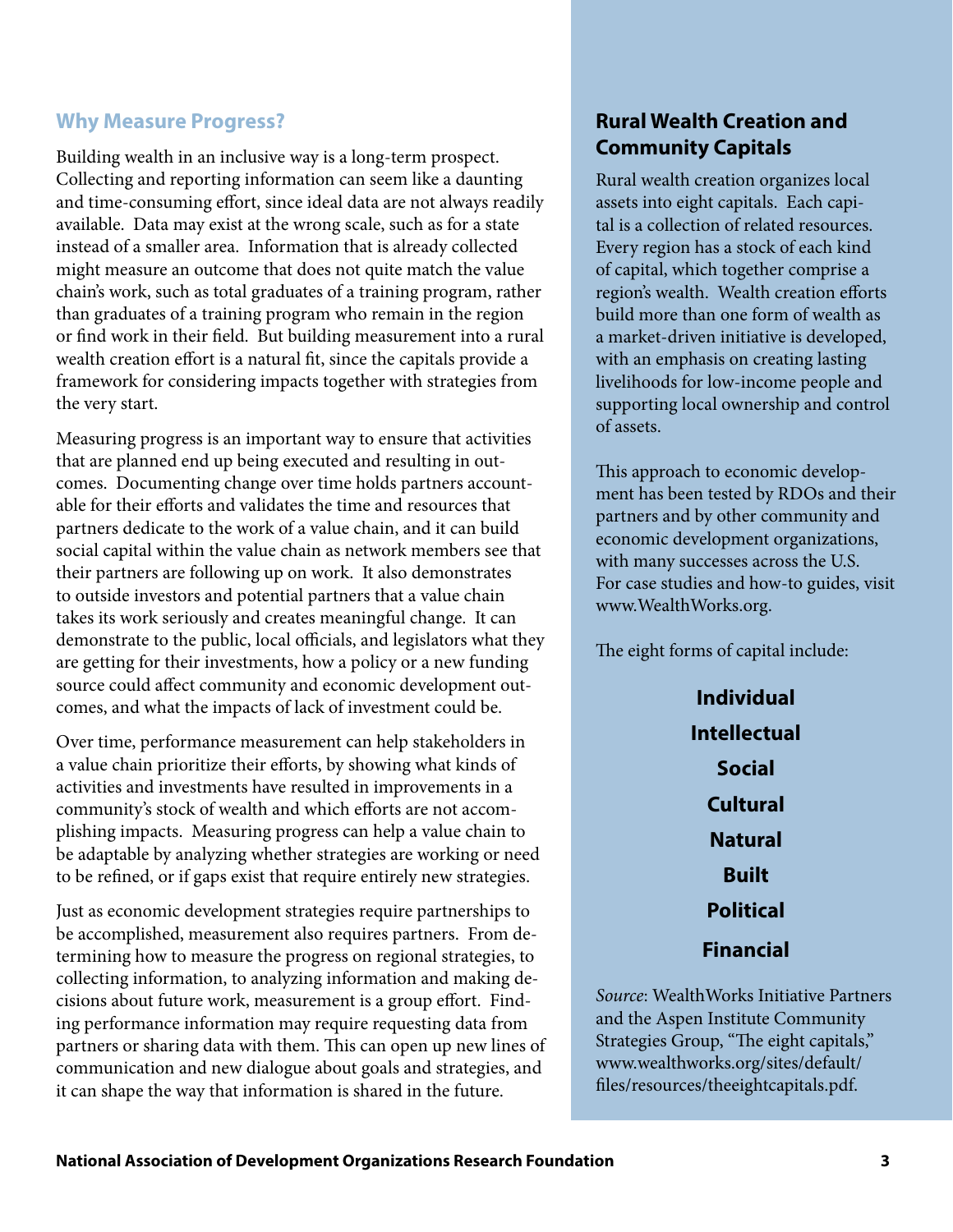### <span id="page-3-0"></span>**Developing a Measurement Plan**

Measurement is embedded into a strategic planning process. Most RDOs complete at least one strategic plan, and they are often involved in many plans for their entire region and through assistance to individual local governments. Your RDO is also likely working with partners in an industry alliance or a value chain to achieve strategic outcomes. Use your RDO's experience to reach out to stakeholders and find out what is important to accomplish in the value chain. What is the core vision of the value chain, the ultimate condition the partners want to achieve? What are the priority strategies? What are some of the outcomes and results that they want to accomplish? How will you know that progress is made?

Identify the value chain's strategies discussed during meetings or from an existing action plan that identifies how the partners are involved.

**2**Together with value chain stakeholders, talk **through the region's existing and planned** wealth-building strategies to define the desired outcomes. Write out the strategies if the region is setting a new strategic direction, or use an existing action plan if you are adding measurement to existing work.

**3**Then, relate the outcomes to the eight forms of **C** capital by asking for each strategy: How does the strategy build wealth? What forms of capital are strengthened through that strategy? How do you know whether progress is being made—what changes does that strategy result in? To get some ideas for possible measures, use the Connecting to Capitals table (pages  $8 - 9$ ). Do not forget to ask throughout this process: How is the strategy building wealth for low-income people, and how does the strategy increase local ownership and control? It may be helpful to use the Livelihoods and Inclusion Check and Local Ownership and Control Check (pages 10 – 11) to embed inclusion and ownership in capital-based measures or create additional measures.

**4**Use your discussion questions about strategies and desired outcomes to identify *indicators*, which are the conditions being changed by a wealth-building

strategy. For each indicator, determine the direction of the change, such as increase or improve, and the unit of measurement, such as the number or rate of change.

Write a statement that captures the indicator, direction of change, and unit of measurement to create a *measure.* One example might be an increase in the number of growers participating in a program. As much as possible, focus on the actual desired outcome that improves the stock of wealth, rather than completion of tasks or milestones, such as holding meetings or adopting a policy that may be a step in the road to building wealth. Some indicators may be influenced by more than one strategy; some strategies may have more than outcome your region wishes to measure.

Once the measures have been defined, RDOs and their partners can begin to measure the information that is important to a value chain. Determine where the information about the indicator exists and who is responsible for collecting it. Every partner in a value chain already has some information that relate to their own activities. RDOs have access to sources of government and other demographic and economic data routinely reported on through the CEDS and other regional plans. RDOs, local governments, and nonprofits often collect project-specific information for grant applications and reporting. Chambers of commerce or tourism alliances might already collect visitor and spending information, health institutions might track patients receiving services, and educational institutions might not only track the number of program graduates but also periodically survey alumni about employment. For new initiatives, plan to ask for and track information about outcomes from the start.

**7**It may be useful for an RDO or another value chain coordinator to set up a spreadsheet or other tool that shows strategies, outcomes, responsible parties, indicator and measure, type of measure (capital, livelihoods, ownership and control), and data source.

**8**Using the most recent existing information or collecting data for the first time sets the baseline, the value of the information at a point in time. This gives RDOs and their partners a starting point for understanding the impact of their work going forward.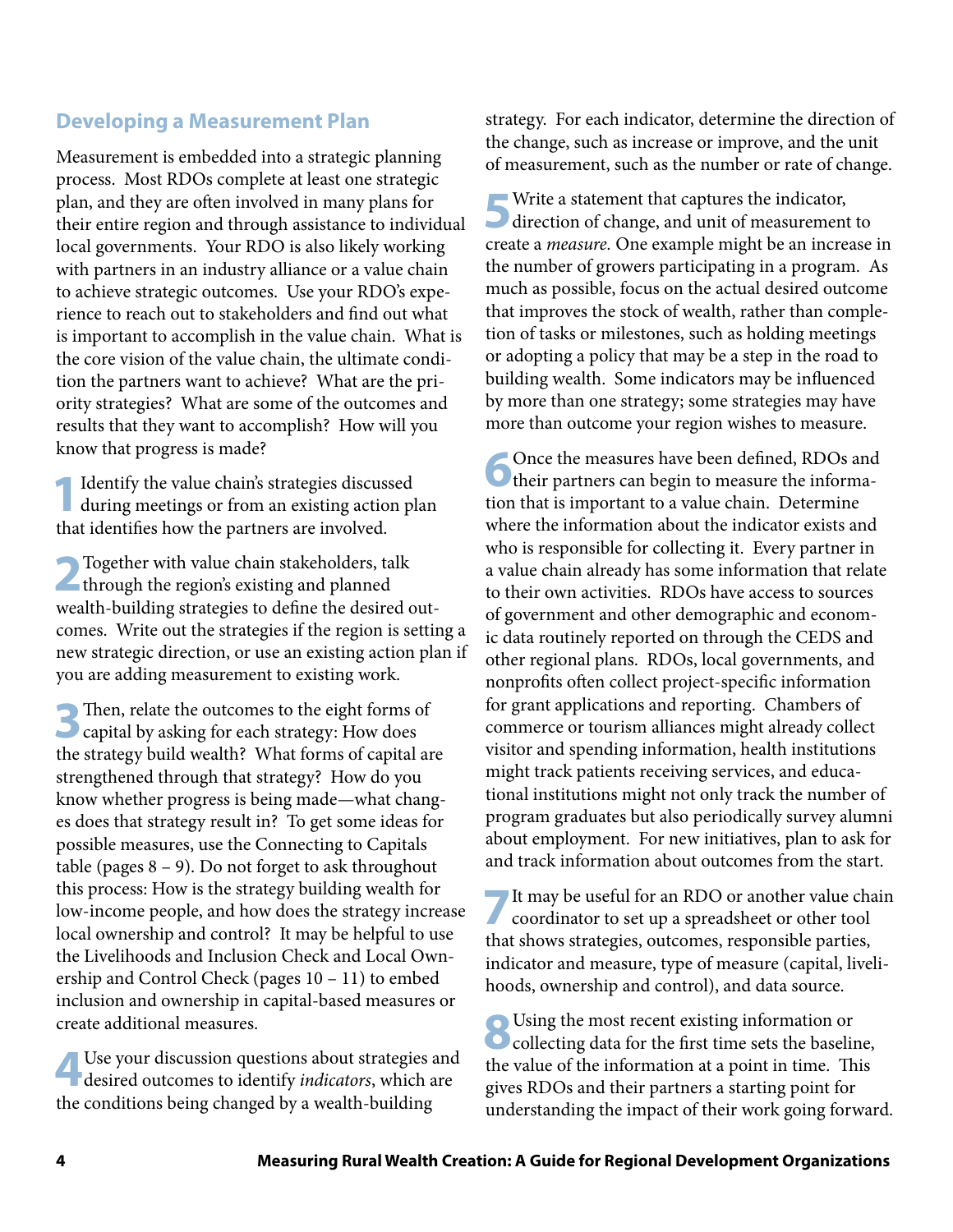<span id="page-4-0"></span>Once they understand their baseline values, value chain stakeholders may find it useful to determine a time frame for achieving a particular target. For example, a strategy to improve broadband access might identify installing a specific number of miles of fiber over a certain number of years as one way to measure built capital in the community.

**9**There are many ways to determine what the future targets for their measures might be. One method is to analyze historical data, if there is information available that shows what happened in the past. Value chain stakeholders might want to pick a target that assumes their strategy will change the trend of a given measure. That could mean retaining population who could relocate, or increasing enrollment in a program faster than historical growth. Historical data might be more readily available for information from government agencies or major institutions.

For new programs or for existing strategies where there is no historical data, value chain partners might set a target that seems achievable based on known resources

for completing the work. An art gallery with few staff and a small space might reasonably expect to show and sell work from just a few local artists each year on its own. But a strategy to expand exhibit opportunities through a gallery addition, partnerships to showcase art at other area businesses, or a special event such as an arts festival would increase the number of total local artists that could participate and increased sales opportunities. Such expansion or partnership opportunities increase the resources available for the local art-based strategy, which would allow value chain partners to set a more ambitious target.

**10**Begin recording and tracking information as it becomes available. Be sure that value chain partners have a way to report back on their progress and to hear the progress of other partners.

**11** Once a measurement system is in place, an RDO and its partners must set up a process for communicating results. Some measures will be collected through grant reporting. Others might be shared in regular value chain meetings. A value chain

### **What's a SMART Goal?**

Many RDOs include SMART goals in their CEDS, regional plans, and other economic development efforts. Although the acronym SMART has many variations, it is often defined as *Specific*, *Measurable*, *Achievable*, *Relevant*, and *Time-bound*. In rural wealth creation measurement, a SMART goal is simply a statement that includes a measure (indicator, direction of change, and unit of measurement) and a target (how much change is expected in a given time).

A rural wealth creation measure must already be *Specific* in order to be useful for understanding whether the stock of a region's capital is changing. Identifying whether data exist and who is responsible for collecting and reporting back through the measurement plan determines whether it will be *Measurable*. When measures are derived from strategies, they should have the resources and a plan of execution that makes them *Achievable*, and if conditions change or prevent the outcomes from occurring, the strategy can be adapted with a new understanding of what can be achieved. When measures are tied back to the forms of capital, lasting livelihoods and inclusion, and local ownership and control, they will be *Relevant* to creating wealth and achieving the region's vision. If partners in a value chain adopt quantitative targets for what they can accomplish within a time frame, then they've determined that their goal is *Time-bound*.

*Example:*

Increase low-income grower participation in grower training program 25 percent by 2020.

**←**

**← ←**

*Direction Indicator Target and Unit Time line* **← ←**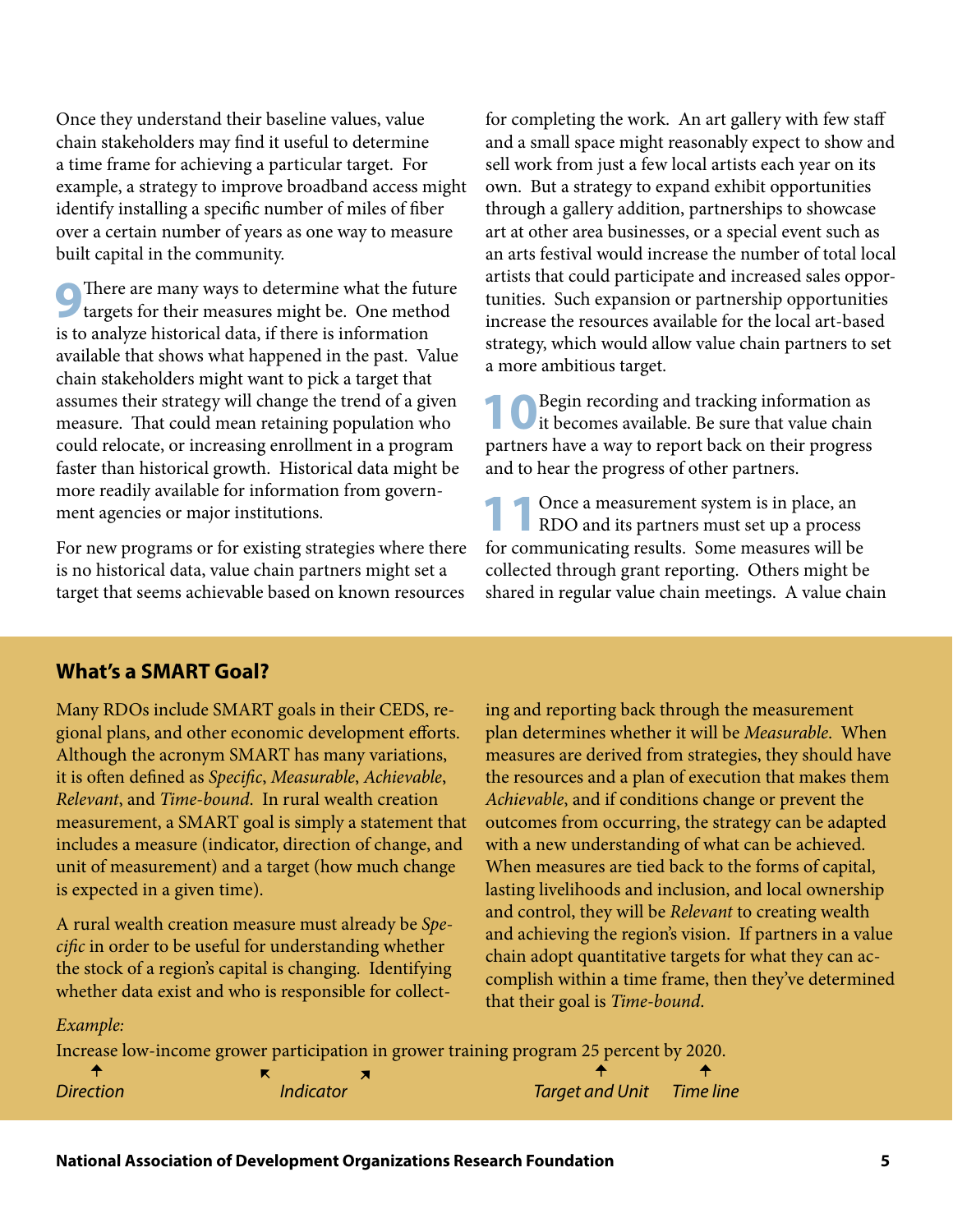

might develop a spreadsheet or other tool to track results for other measures. Partners in a value chain often meet on a regular basis, and reporting on progress can be a regular part of the meeting agenda. Annual meetings and annual reports can be an opportunity to highlight major achievements, including milestones toward implementing strategies, as well as progress on measures that show how the stocks of wealth, livelihoods, and local ownership and control are improving. Some regions might use a spreadsheet tool to create a dashboard for use by value chain partners, a larger set of stakeholders, or the public.

Region Five Development Commission, the rural food hub SPROUT, and their partners in Minnesota include wealth-based measures in their grant reporting. In addition to the measures that a philanthropic or government agency funding an initiative requires of its grantees, the value chain includes the measures developed by the value chain that relate to capitals, inclusion, and local ownership and control. This way, funders can see how a project is making a bigger impact, how it fits into the region's overall vision, and how it fits with the funders' objectives.

The Chittenden County Regional Planning Commission (CCRPC) created a scorecard for reporting values and trends for 90 measures associated with the 17 goal areas of its regional plan known as ECOS (Environment. Community. Opportunity. Sustainability.), adopted in 2013. The RPC also developed prioritization criteria for prioritizing projects that the region applies for and includes in its required plans. The criteria are divided by topic related to the community (ecological systems, working lands, education, etc.) and criteria relating more to process (project readiness, applicant capacity, demonstrated public input) to help the region decide where to commit its opportunities to apply for grant funding.

**12**An RDO, other partner entities, as well as the value chain as a whole, can use their measures to evaluate and prioritize strategies, as CCRPC has done through the ECOS prioritization criteria. Using the agreed-upon measures as a decision matrix can help stakeholders to evaluate: Will an action that's being considered result in the desired wealth-based outcomes, improved livelihoods and/or local ownership and control? With limited available funding, is a grant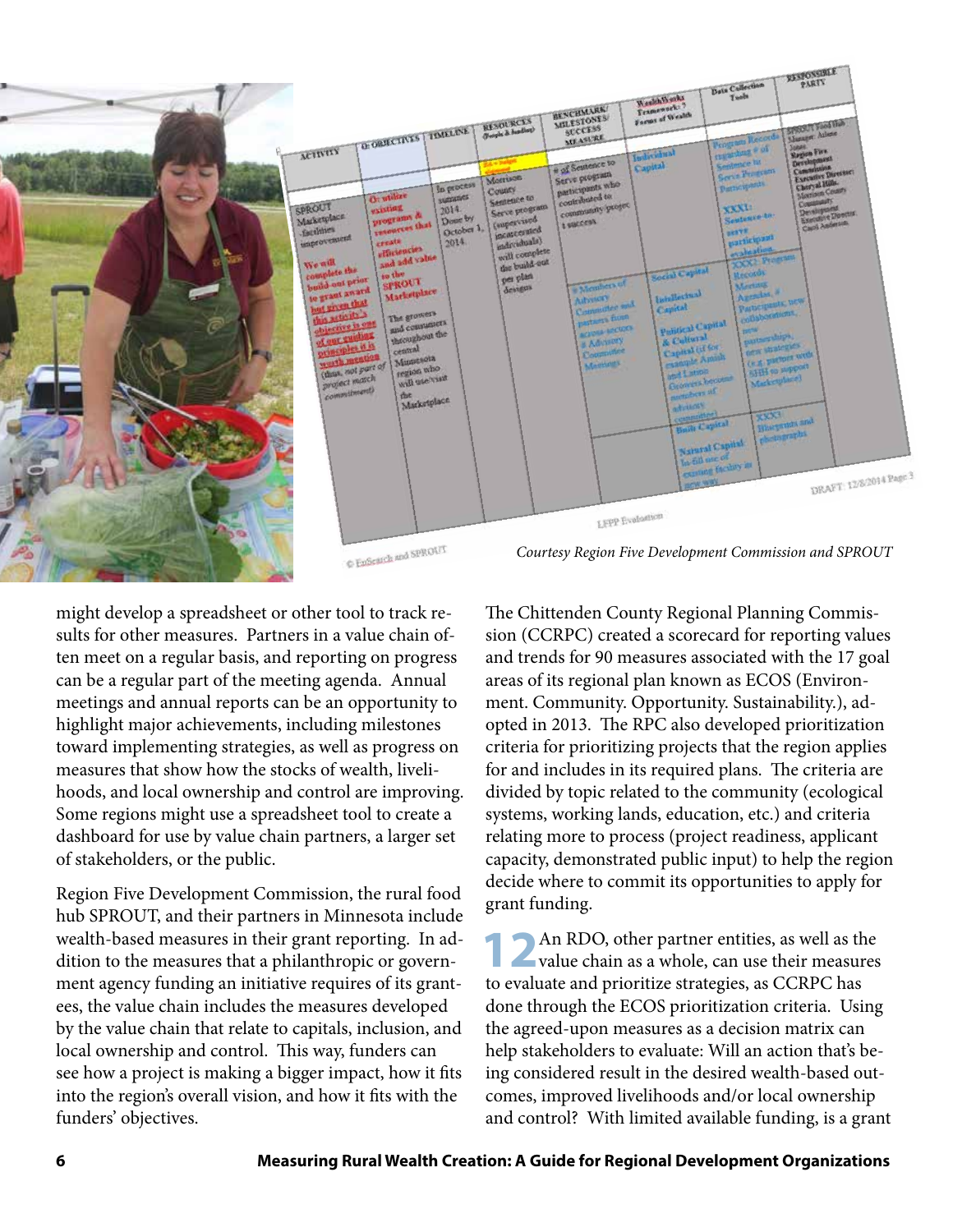application for a particular project going to be the best investment to promote opportunity within the region? Can a business use the value chain's measures to assess its decisions and meet its own self-interest?

**13** Analyze performance information over time. Rural wealth creation efforts will adapt to remain relevant and continue to improve the livelihoods of people and resilience of regional economies. RDOs and their partners can use measurement to update ongoing strategies, develop new ones as some efforts are completed, and to change what is being measured to ensure that progress is being made in the region. Ask your value chain partners, are the measures telling the story of the region? Are better indicators or sources of information available? Have any strategies been largely achieved? Are there any measures that no longer matter as much? Are there new strategies that require new measures? Does performance over time show that some strategies are working well and should continue? Does performance justify additional investment? Does performance over time show that some strategies

are not working as expected? Why? Do the strategies result in outcomes other than the desired ones? Do the strategies require additional resources to make an impact? Should any strategies be put on hold?

Measurement is an iterative process. Expect that the measurement plan, the measures chosen, and the organizations or businesses responsible for completing strategies and reporting results will change over time. Performance measurement can help RDOs and their partners to adapt.

*Sources*: Construct a WealthWorks Value Chain, www. wealthworks.org/basics/construct-wealthworksvalue-chain; measurement language drawn from "You Get What You Measure," Yellow Wood Associates; personal communication with Melissa Levy, October 2016; personal communication with Cheryal Hills and Arlene Jones, December 2015; Chittenden County RPC websites, [www.ccrpcvt.org/our-work/our-plans/](http://www.ccrpcvt.org/our-work/our-plans/ecos-regional-plan/) [ecos-regional-plan/](http://www.ccrpcvt.org/our-work/our-plans/ecos-regional-plan/), [app.resultsscorecard.com/](https://app.resultsscorecard.com/Scorecard/Embed/8502) [Scorecard/Embed/8502](https://app.resultsscorecard.com/Scorecard/Embed/8502), [www.ccrpcvt.org/wp-content/](http://www.ccrpcvt.org/wp-content/uploads/2016/01/Appendix-B-Criteria.pdf) [uploads/2016/01/Appendix-B-Criteria.pdf](http://www.ccrpcvt.org/wp-content/uploads/2016/01/Appendix-B-Criteria.pdf).

### ECOS Scorecard: The State of Chittenden County

 $\cdots$ 

The ECOS Plan adoption in June, 2013 culminated afforts of over 60 organizations, working together - and defined a collective vision of a healthy, inclusive and prosperous Chicterdan County. As we work collectively toward goals. this Scorecard will serve as a tool to help track our progress and guide our actions. This work would not be possible without the help of our partners: the public and public representatives (federal, state, municipa the business and non-profit sectors. The ECOS Scorecard comples accomplatiments and indicators depicting progress towards at 1.7 of the ECOS goals. Each of the goals are associated with a set of indicators that together gi indicator represent interesting trends seen in the data and the significance of the trend. Along with the partners that work together on actions the impact the trends in some way.

| <b>Regional Context</b>                                                                                                 |                   |                  |                       |
|-------------------------------------------------------------------------------------------------------------------------|-------------------|------------------|-----------------------|
| Denoming To understand the nature of our community and how we are changing over time.<br>$\circ$                        | Title:<br>Painter | Actual<br>Vilus: | durent<br><b>Days</b> |
| $\circ$<br><b>ESSE Total Population-Chittenden County</b>                                                               | 2015              | 161,382          | 76                    |
| $\circ$<br>Local Population Growth Rate of Chittenden County                                                            | 2010              | 1.58             | 7 <sub>3</sub>        |
| $\circ$<br>BAULT Average Household Size-Chittenden County                                                               | 2014              | 2.36             | $\mathbf{v}$ 1        |
| $\circ$<br><b>EXILE Median Age-Chittenden County</b>                                                                    | 2014              | 36.3             | $\mathbf{v}$ 2        |
| ۰<br><b>Inc.</b> Percent of Residents Under 18-Chittenden County                                                        | 2014              | 18.8%            | $\mathbf{v}$          |
| Esta Percent of Adults Ages 20 - 64<br>$\circ$                                                                          | 2014              | 63.1             | $\geq 1$              |
| $\circ$<br>Loss, Percent of Residents aged 65 and older-Chittenden County                                               | 2014              | 13.1%            | 7.5                   |
| <b>Research of Residents Born in Chittenden County</b><br>$\circ$                                                       | 2014              | 47.7%            | 71                    |
| $\circ$<br>Lists. Petcent of Total Households that are Single Person Households-Chittenden County                       | 2014              | 28.3%            | $\mathbf{v}$ 1        |
| $\circ$<br>LCCS Percent of Population Age 5 and Older Speaking a Language Other Than English at Home- Chittenden County | 2014              | 8.4%             | $\lambda_{1}$         |
| Letter Percent of the Population that is Non-White and Hispanic-Chittenden County<br>$\circ$                            | 2014              | 10.2%            | 77                    |

#### *Courtesy CCRPC*

#### **National Association of Development Organizations Research Foundation 7**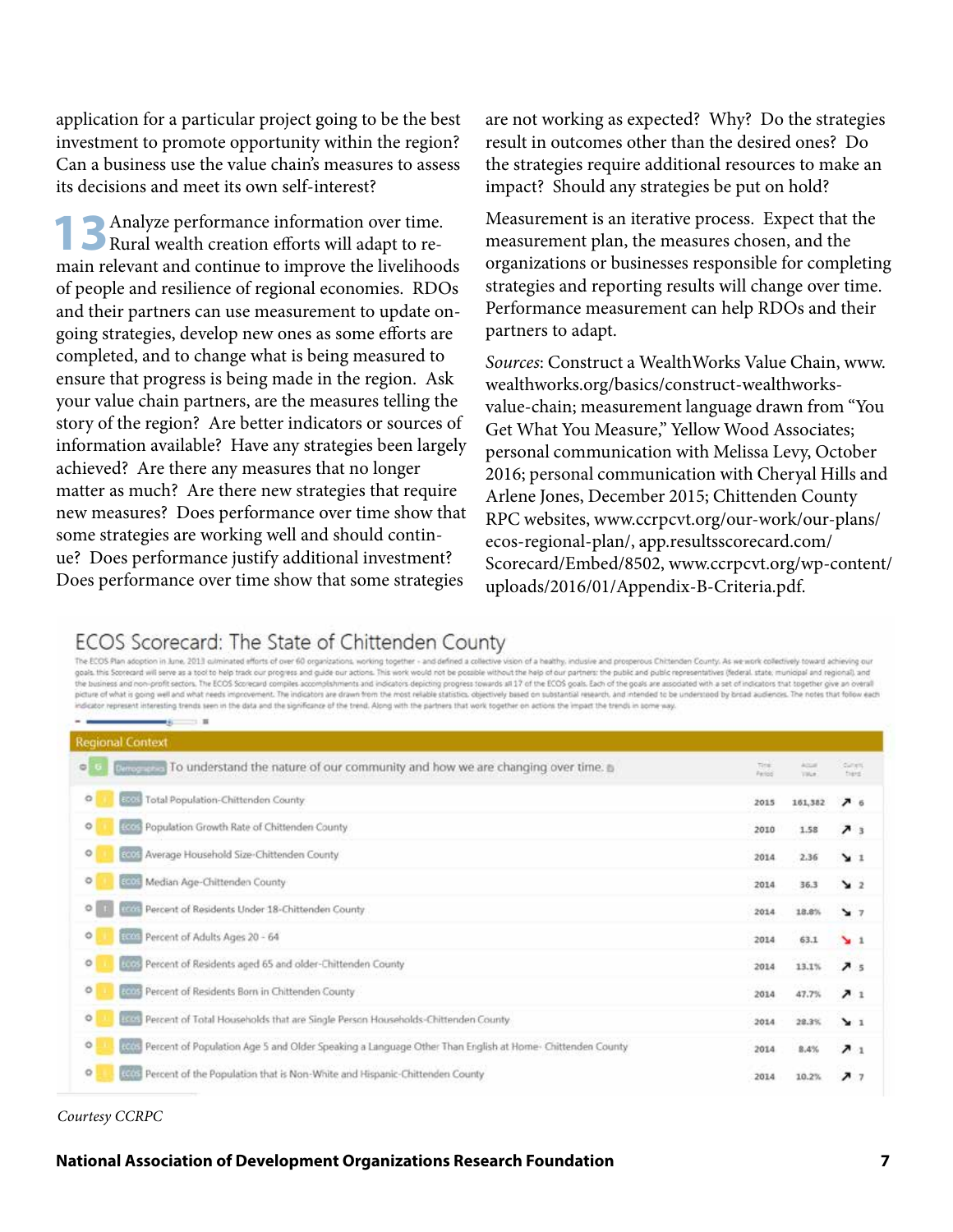# <span id="page-7-0"></span>**Connecting to Capitals**

Rural wealth creation identifies eight forms of capital that may be strengthened through a community and economic development initiative. Many of the measures chosen by an RDO and its partners will be specific to the market opportunity they are working on and the outcomes their region wants to see. However, the list below provides some sample measures of things that a region might be interested in measuring.

| <b>Individual</b>       | The existing stock of skills, understanding, physical health, and mental wellness in a                                                              |  |
|-------------------------|-----------------------------------------------------------------------------------------------------------------------------------------------------|--|
| Capital                 | region's people                                                                                                                                     |  |
|                         | Increase the number of consumers participating in educational program                                                                               |  |
|                         | Increase the number of transactional partners (businesses, producers, growers) participating in                                                     |  |
|                         | an educational program                                                                                                                              |  |
|                         | Improve a health outcome for a target population                                                                                                    |  |
| <b>Intellectual</b>     | The existing stock of knowledge, resourcefulness, creativity, and innovation in a region's                                                          |  |
| Capital                 | people, institutions, organizations, and sectors                                                                                                    |  |
|                         | Increase the number of venues or partners marketing a local event (to identify new methods of<br>promotion and marketing)                           |  |
|                         | Increase the certificate programs or degrees for value chain-related careers                                                                        |  |
|                         | Grow the number of graduates of a program that stay in the region                                                                                   |  |
|                         | Increase the participants involved in an entrepreneurship or innovation challenge held by                                                           |  |
|                         | value chain partners                                                                                                                                |  |
| <b>Social Capital</b>   | The existing stock of trust, relationships, and networks in a region's population.                                                                  |  |
|                         | Increase the number of partners in a value chain                                                                                                    |  |
|                         | Increase diversity of partners (number of economic sectors represented, demographic diversity,                                                      |  |
|                         | or other metric of interest to region) involved in leadership roles in the value chain                                                              |  |
|                         | Increase number of low-income people who engage with/influence/make decisions in the value<br>chain                                                 |  |
|                         | Increase the number of volunteers in a project                                                                                                      |  |
| <b>Cultural Capital</b> | The existing stock of traditions, customs, ways of doing, and world views in a region's                                                             |  |
|                         | population                                                                                                                                          |  |
|                         | Increase the amount of a product related to regional identity that is grown, produced, or sold                                                      |  |
|                         | Increase the number of businesses (or jobs available) in industries important to regional iden-                                                     |  |
|                         | tity, such as agriculture, fishing, arts, cuisine                                                                                                   |  |
|                         | Increase opportunities to learn or share regional customs, such as attendance at heritage-relat-<br>ed classes, cultural festivals, or local events |  |
| <b>Natural Capital</b>  | The existing stock of natural resources-for example, water, land, air, plants, and ani-                                                             |  |
|                         | mals-in a region's places                                                                                                                           |  |
|                         | Increase the number of acres of land growing produce for a market opportunity                                                                       |  |
|                         | Increase the number of acres of land in conservation                                                                                                |  |
|                         | Increase the number of acres or sites where residents and visitors can enjoy natural amenities                                                      |  |
|                         | Improve regional air quality or water quality measured by national standards                                                                        |  |
|                         | Increased volume of waste recycled, such as glass in value chains focused on bottled products                                                       |  |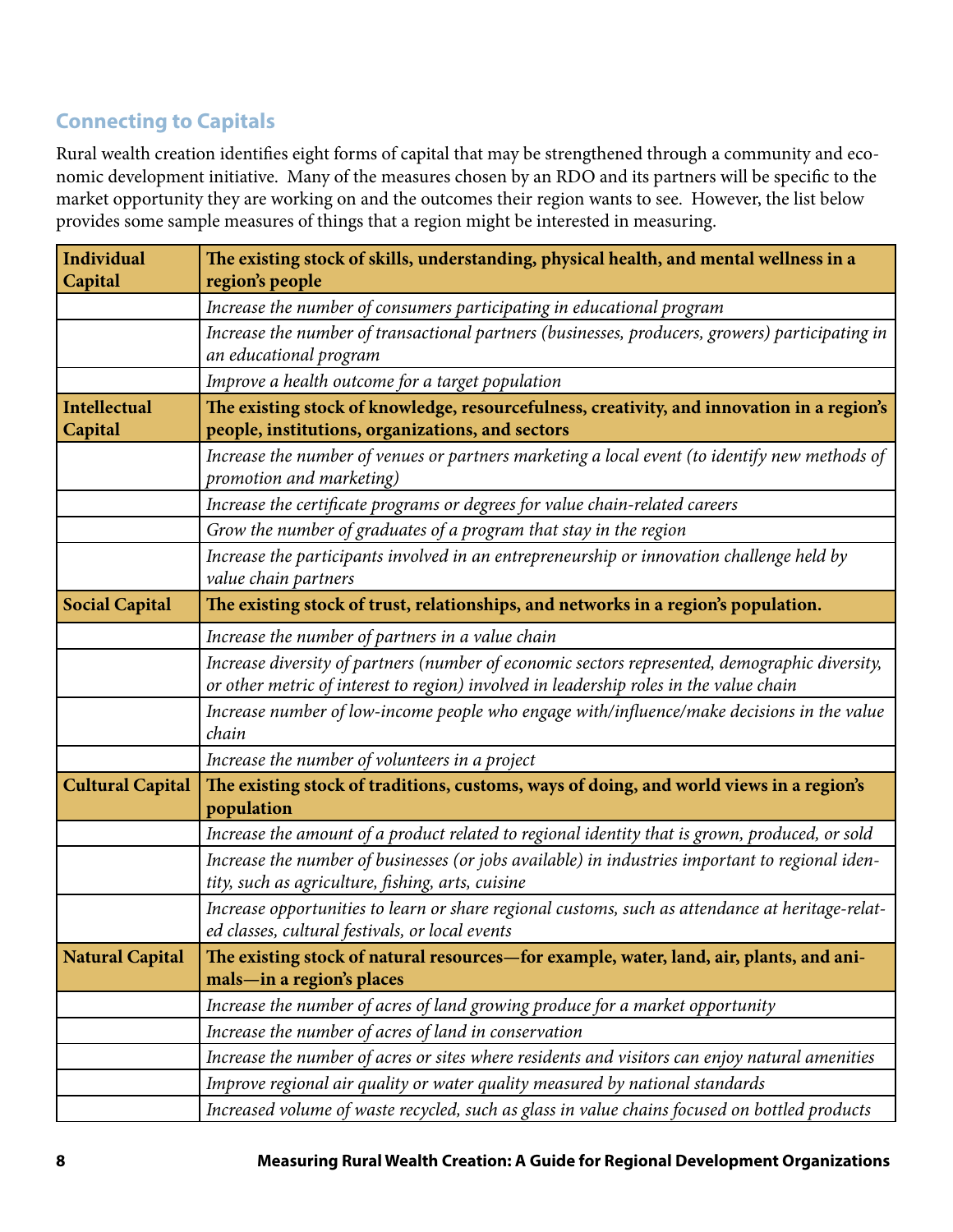| <b>Built Capital</b>        | The existing stock of constructed infrastructure-for example, buildings, sewer systems,                                                                                                                                                                                                                           |
|-----------------------------|-------------------------------------------------------------------------------------------------------------------------------------------------------------------------------------------------------------------------------------------------------------------------------------------------------------------|
|                             | broadband, roads-in a region's places<br>Increase the capacity of regional infrastructure (miles of fiber optic cable, percent of road miles<br>in good or fair condition, percent of bridges that are not structurally deficient, number of<br>homes or businesses served by water or wastewater infrastructure) |
|                             | Improve storage capacity for regionally produced products, such as square feet of cold storage                                                                                                                                                                                                                    |
|                             | Grow the regionally owned/controlled processing capacity for value chain products, such as<br>gallons of biofuel produced or waste vegetable oil recycled, amount of glass recycled                                                                                                                               |
|                             | Increase the locally controlled distribution points or points of sale for regional products or<br>services, such as regional food hubs, local retailers selling local foods or beverages, galleries<br>showcasing local arts, or businesses offering specialized services                                         |
| <b>Political Capital</b>    | The existing stock of goodwill, influence and power that people, organizations and in-                                                                                                                                                                                                                            |
|                             | stitutions in the region can exercise in decision-making                                                                                                                                                                                                                                                          |
|                             | Increase the number of low-income or minority value chain stakeholders in the value chain's<br>decision-making body (executive committee, board of directors, etc.)                                                                                                                                               |
|                             | Increase the number of value chain stakeholders on nonprofit boards of directors related to<br>value chain work                                                                                                                                                                                                   |
|                             | Increase the number of value chain stakeholders in citizen's advisory committees or task forces<br>at area educational institutions, healthcare institutions, or other regional anchors                                                                                                                           |
|                             | Improve the understanding that value chain stakeholders have about existing or new policies<br>and regulations (which could be collected through surveys before and after an education effort)                                                                                                                    |
|                             | Increase the number of opportunities to communicate value chain priorities to elected officials,<br>such as through site visits, meetings or phone calls, testimony                                                                                                                                               |
|                             | Increase the number of new policies supporting value chain strategies and outcomes                                                                                                                                                                                                                                |
|                             | Grow the number of media mentions about value chain work (may reflect public goodwill<br>toward the effort)                                                                                                                                                                                                       |
| <b>Financial</b><br>Capital | The existing stock of monetary resources available in the region for investment in the<br>region                                                                                                                                                                                                                  |
|                             | Increase in the number of jobs in a targeted sector in the region                                                                                                                                                                                                                                                 |
|                             | Grow the placement of workforce clients in jobs related to the value chain sectors                                                                                                                                                                                                                                |
|                             | Improve median household incomes                                                                                                                                                                                                                                                                                  |
|                             | Increase total sales of local products or services                                                                                                                                                                                                                                                                |
|                             | Increase local or in-state sales of local products or services                                                                                                                                                                                                                                                    |
|                             | Increase amount of capital available to businesses through lending programs                                                                                                                                                                                                                                       |
|                             | Grow the number of loans made (and ultimately repaid) to local businesses in value chain                                                                                                                                                                                                                          |
|                             | Increase private investment in the region                                                                                                                                                                                                                                                                         |
|                             | Increase economic impact of value chain work                                                                                                                                                                                                                                                                      |
|                             | Increase the utilization of built capital, such as percent of available storage capacity used or<br>volume of goods moved at an intermodal transfer facility, as a measure of economic activity                                                                                                                   |

*Capitals and definitions adapted from WealthWorks Initiative Partners and the Aspen Institute Community Strategies Group. Sample measures adapted from interviews, websites, and documents from value chains, RDOs, and wealth creation trainers from around the nation.*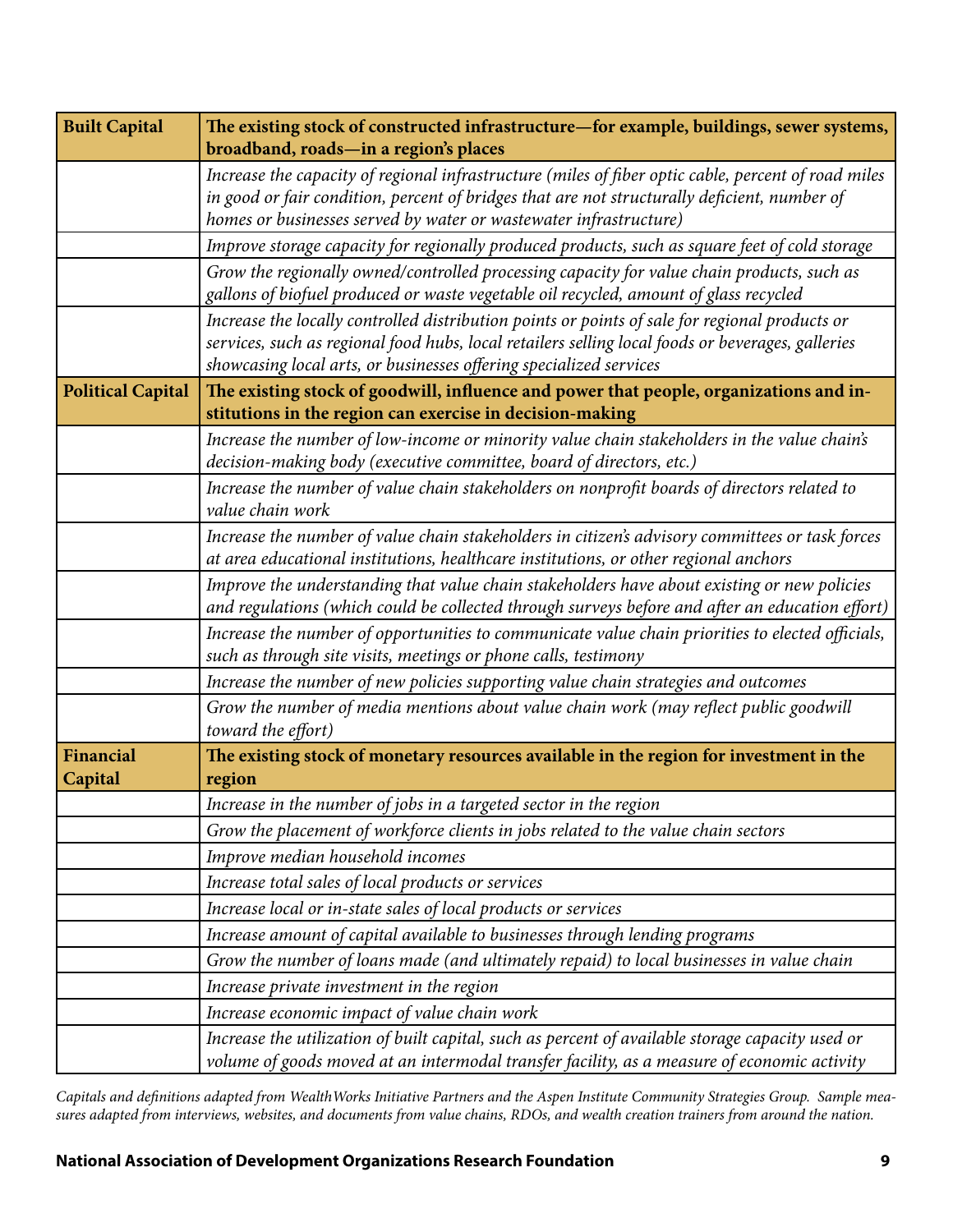# <span id="page-9-0"></span>**Livelihoods and Inclusion Check**

In addition to building multiple forms of wealth, regions adopting a rural wealth creation approach to economic development intentionally work to improve the livelihoods of low-income and other marginalized populations. As you develop your measurement plan, conduct a livelihoods and inclusion check.

- Are low-income people included in the economic development effort?
	- $\sqrt{\ }$  Are low-income people involved in providing input and making decisions about the value chain? Is the value chain or industry sector working *with* low-income people, rather than doing things *for* them?
	- $\sqrt{\ }$  Are there ways for low-income people to engage: as explorers and planners of a value chain, producers or suppliers, employees, owners of assets, consumers, or beneficiaries?
- Are the perspectives of low-income people reflected in the measurement strategy?
	- $\vee$  Do the measures reflect the outcomes that engaged low-income people want to see occurring in their communities as a result of the value chain's efforts? Did low-income people influence or help to set the direction of the work?
	- ✓ Do the measures show changes in the stock of wealth for low-income residents of the region? Do they show changes in livelihood?

Measures reflecting the interests and livelihood of low-income and other marginalized people may already be built into your region's strategies and measurement framework. If you and stakeholders in the value chain do not identify specific roles and measures related to low-income and other marginalized people, it may be useful to add another measure specifically on their livelihoods to ensure that progress is made in creating wealth for all.



The livelihoods and inclusion check is useful to conduct with value chains working occurring on specific market opportunities, as well as in broader regional planning efforts such as the CEDS.

For strategies to engage low-income people, refer to "Engaging Low-Income Partners in the Value Chain," at [www.](http://www.wealthworks.org/sites/default/files/resources/Engaging%20Low-Income%20Partners%20in%20the%20Value%20Chain.pdf) [wealthworks.org/sites/default/files/re](http://www.wealthworks.org/sites/default/files/resources/Engaging%20Low-Income%20Partners%20in%20the%20Value%20Chain.pdf)[sources/Engaging%20Low-Income%20](http://www.wealthworks.org/sites/default/files/resources/Engaging%20Low-Income%20Partners%20in%20the%20Value%20Chain.pdf) [Partners%20in%20the%20Value%20](http://www.wealthworks.org/sites/default/files/resources/Engaging%20Low-Income%20Partners%20in%20the%20Value%20Chain.pdf) [Chain.pdf](http://www.wealthworks.org/sites/default/files/resources/Engaging%20Low-Income%20Partners%20in%20the%20Value%20Chain.pdf). Also view "Strategies for Lasting Livelihoods: An example," at [www.](http://www.wealthworks.org/sites/default/files/resources/Strategies%20for%20lasting%20livelihoods%20-%2012-19-2014.pdf) [wealthworks.org/sites/default/files/re](http://www.wealthworks.org/sites/default/files/resources/Strategies%20for%20lasting%20livelihoods%20-%2012-19-2014.pdf)[sources/Strategies%20for%20lasting%20](http://www.wealthworks.org/sites/default/files/resources/Strategies%20for%20lasting%20livelihoods%20-%2012-19-2014.pdf) [livelihoods%20-%2012-19-2014.pdf](http://www.wealthworks.org/sites/default/files/resources/Strategies%20for%20lasting%20livelihoods%20-%2012-19-2014.pdf). *Courtesy Black Belt Treasures Cultural Arts Center*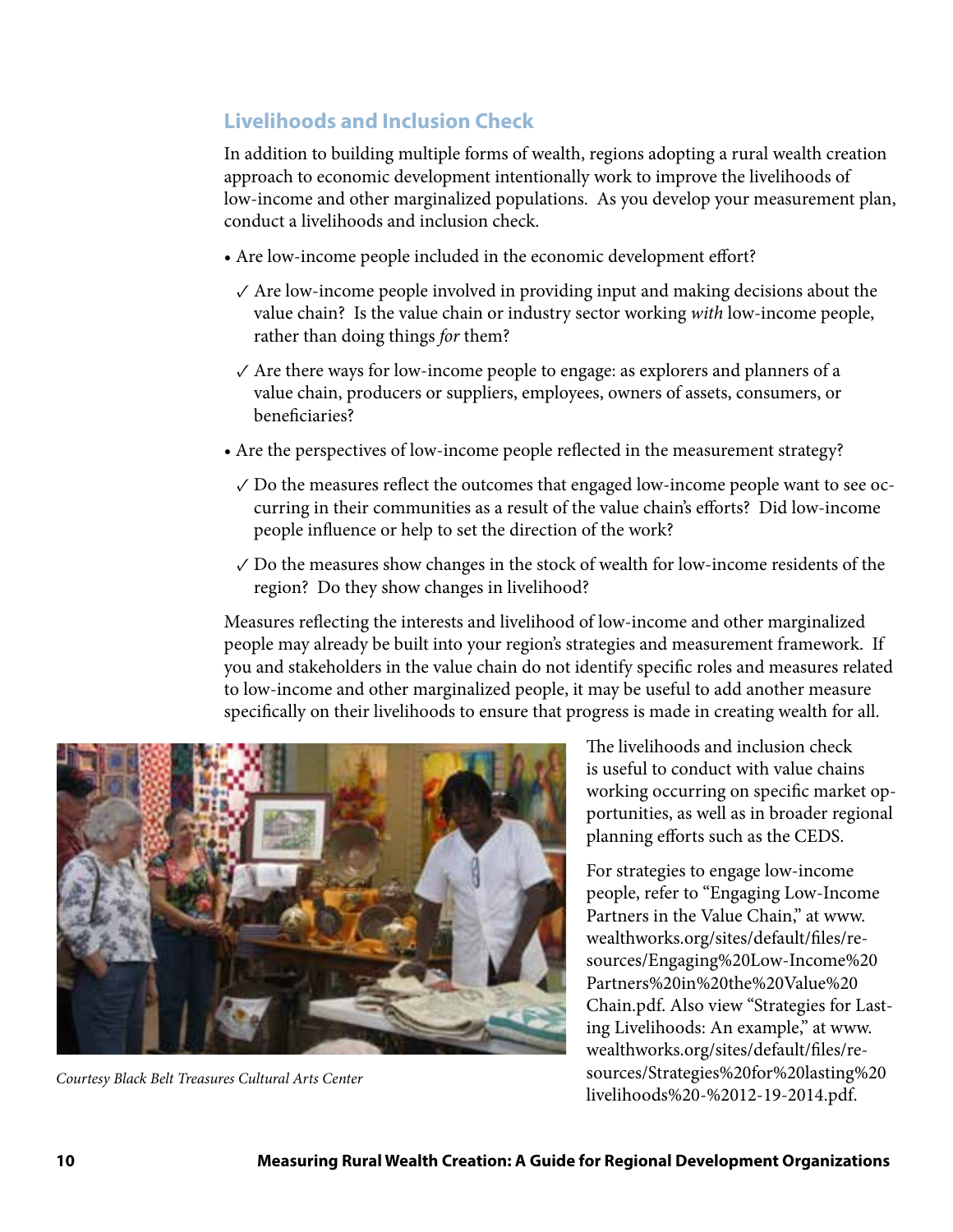# <span id="page-10-0"></span>**Local Ownership and Control Check**

Economic development "sticks" in a community when there is an opportunity to build local ownership and control over assets and stocks of wealth. As you work with stakeholders to determine how to measure wealth creation in your region, keep the issue of local ownership and control in mind. Ownership and control applies to physical assets that are easy to understand and count and more abstract ones, such as stocks of knowledge or community traditions. Even where assets are not fully owned by people and organizations within the region, there may be opportunities to control how assets are used.

- Does the value chain build wealth through local ownership and control?
	- ✓ Do individuals or families own assets and stocks of wealth? Can they make decisions about what to do with assets?
	- $\sqrt{D}$  Do private businesses in the region own assets and stocks of wealth? Can they make decisions about what to do with assets?
	- $\checkmark$  Is there a collective form of ownership, such as a cooperative or a regionally governed nonprofit, that owns assets and stocks of wealth? Can they make decisions about what to do with assets?
	- $\sqrt{\ }$  Does the public or community own assets and stocks of wealth? Can they make decisions about what to do with assets?

• Are the concepts of local ownership and control of assets reflected in the measurement strategy?

- $\sqrt{2}$  Do the measures reflect an increase over time in the ability of individuals and families, private businesses in the region, collectives, or the public or community to own assets or stocks of wealth?
- $\sqrt{2}$  Do the measures reflect an increase over time in the ability of individuals and families, private businesses in the region, collectives, or the public or community to control assets or stocks of wealth, whether or not they are completely owned by entities in the region?

The issues of local ownership and control may already be mentioned in measures that relate to the forms of capital. If it is not, consider whether existing measures could be updated, or add specific measures that emphasize local ownership and control.

As with livelihoods and inclusion, a local ownership and control check may be of benefit not only in measuring value chain work but in the CEDS and other regional community and economic development efforts.

For more resources on local ownership and control, read "Thinking ownership and control: Types and examples," at [www.wealthworks.org/sites/default/files/resources/Think](http://www.wealthworks.org/sites/default/files/resources/Thinking%20ownership%20and%20control%20-%2012-19-2014.pdf)[ing%20ownership%20and%20control%20-%2012-19-2014.pdf.](http://www.wealthworks.org/sites/default/files/resources/Thinking%20ownership%20and%20control%20-%2012-19-2014.pdf) Also refer to "Keeping Wealth Local: Shared Ownership and Wealth Control for Rural Communities," at [www.wealthworks.org/sites/default/files/resources/keeping%20wealth%20local.pdf](http://www.wealthworks.org/sites/default/files/resources/keeping%20wealth%20local.pdf).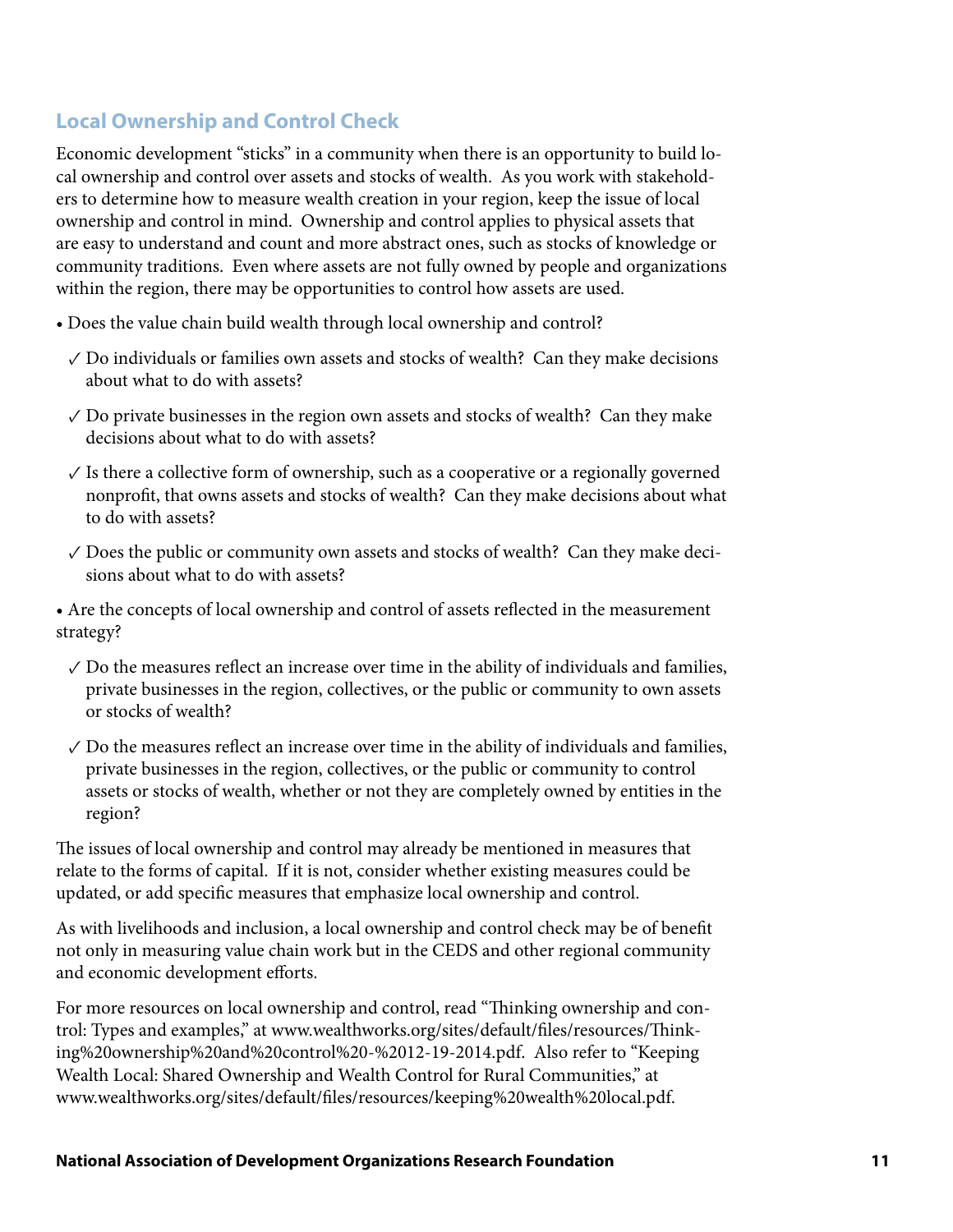### <span id="page-11-0"></span>**One Approach to Getting Feedback: Holding a Measurement Meeting**

Getting feedback from stakeholders in the value chain is critical for measuring the issues that matter to them. RDOs who are working to build wealth may find it useful to set stakeholder meetings to establish the priority outcomes and how to measure them, as well as to report back on the results.

In the Arkansas Delta, the value chain coordinator Communities Unlimited and its partners in the Delta Bioenergy collaborative knew that measuring success would be important. Value chain coordinator staff brainstormed potential measures that the stakeholders might be interested in measuring, and then held a meeting to discuss vision and desired results with the Arkansas Green Energy Network, a large group of diverse stakeholders with an interest in green energy. Together, the value chain partners came up with over 40 measures they wanted to track in order to ensure progress was being made to implement the value chain's strategies. The value chain partners divided the issues into short-term and long-term measures. This helps to recognize the short-term gains that are steadily being made, but without losing focus on outcomes that are also important but will take longer to achieve.

In western North Carolina, the Land of Sky Regional Council used information from its craft beverage value chain stakeholders about the outcomes of interest to identify available sources of information and potential measures to track implementation of strategies. As an RDO and the value chain coordinator, Land of Sky Regional Council shared the proposed measures with stakeholders for approval and published a brochure telling the craft beverage story of how the sector is building wealth in western North Carolina. In addition, the region has adopted measures related to the community capitals in its Comprehensive Economic Development Strategy (CEDS), although that document encompasses community and economic development work in many sectors beyond the scope of the craft beverage value chain. The CEDS process includes convening a multidisciplinary committee. For the Land of Sky region, the committee was involved in setting the measures and reviewing them through periodic meetings to determine if the





**12 Measuring Rural Wealth Creation: A Guide for Regional Development Organizations**

progress.

measures are really telling the region what it wants to know about

*Sources*: Personal communication with Ines Polonius, September 2015; personal communication with Erica Anderson, September 2015 and May 2016; Craft Beverages in Western North Carolina.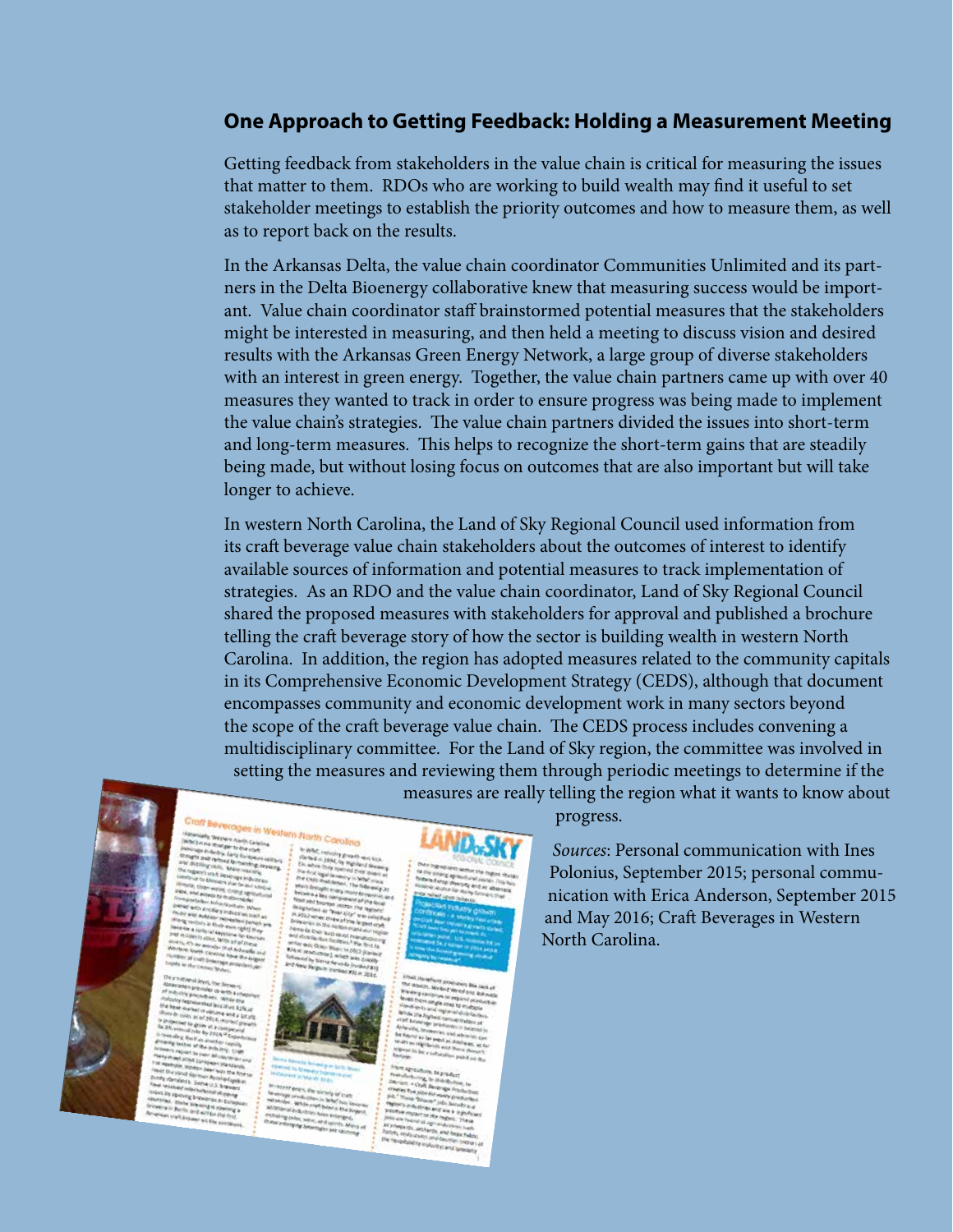# <span id="page-12-0"></span>**Tips for Success: Measure Only What Matters, and Avoid Starting from Scratch**

It is important to remember to focus on measuring the most important aspects of an initiative, not every potential indicator. A wealth creation initiative should be building multiple forms of wealth, but it may not be possible to increase the stock of every form of capital all at the same time. Wealth creation is intended to do no harm to any forms of capital, but if a capital is not actively being built, there may be no need to measure it. In addition, definitions of the eight forms of capital are broad enough to include many aspects of community and individual assets. A value chain may adopt a strategy to build individual wealth by building regional residents' skills in some way. This strategy does not necessarily have a direct effect on their health, although health is another aspect within individual capital, so there is no reason to try to create a health-related measure. As strategies evolve, measures will also evolve, so only plan to measure what is relevant at the moment.

Stakeholders and members of the public can only truly engage in certain amount of public participation before experiencing meeting or survey fatigue. If there has been a recent process



that involved public and stakeholder engagement to develop a regional vision, you may be able to leverage that existing information for the wealth-building initiative, even if it is broader than the value chain. Examples of efforts might include a CEDS update, Sustainable Communities or Economic Resilience plan, long-range transportation plan, or a comprehensive plan. Each of these plans may already include some measures that relate to the outcomes of the value chain's work, particularly if wealth building strategies were included in the other local and regional plans.

Florida's regional planning councils (RPCs) use measures in their regional scorecards that tie into the Florida Chamber Foundation's Florida Scorecard. In addition, the RPCs' CEDS have some measures that are used by the Florida Department of Economic Opportunity for its State Strategic Plan for Economic Development. This helps the RPCs to communicate the significance of their regional strategies in a consistent way across the state, and it provides a natural linkage with the work of state entities that have adopted the same framework. Although the community and economic development strategies pursued by the RPCs may not use all of the concepts of the rural wealth creation

framework, many of their measures align with the forms of capital used in wealth creation.

If your RDO has some qualitative information about outcomes or existing measures that seem to relate, use that as a starting point. You may want or need to supplement existing communications efforts with additional outreach. Your RDO and partners might conduct targeted engagement of low-income people or other partners in the value chain, for example, especially if they did not participate at a very high level in other planning and visioning efforts. Going forward, ensure that these stakeholders are engaged in the work of the overall value chain in meaningful ways.

> *Sources*: Personal communication with Pat Steed, October 2015; Florida Chamber of Commerce.

*Source: Florida Chamber of Commerce, http://thefloridascorecard.org*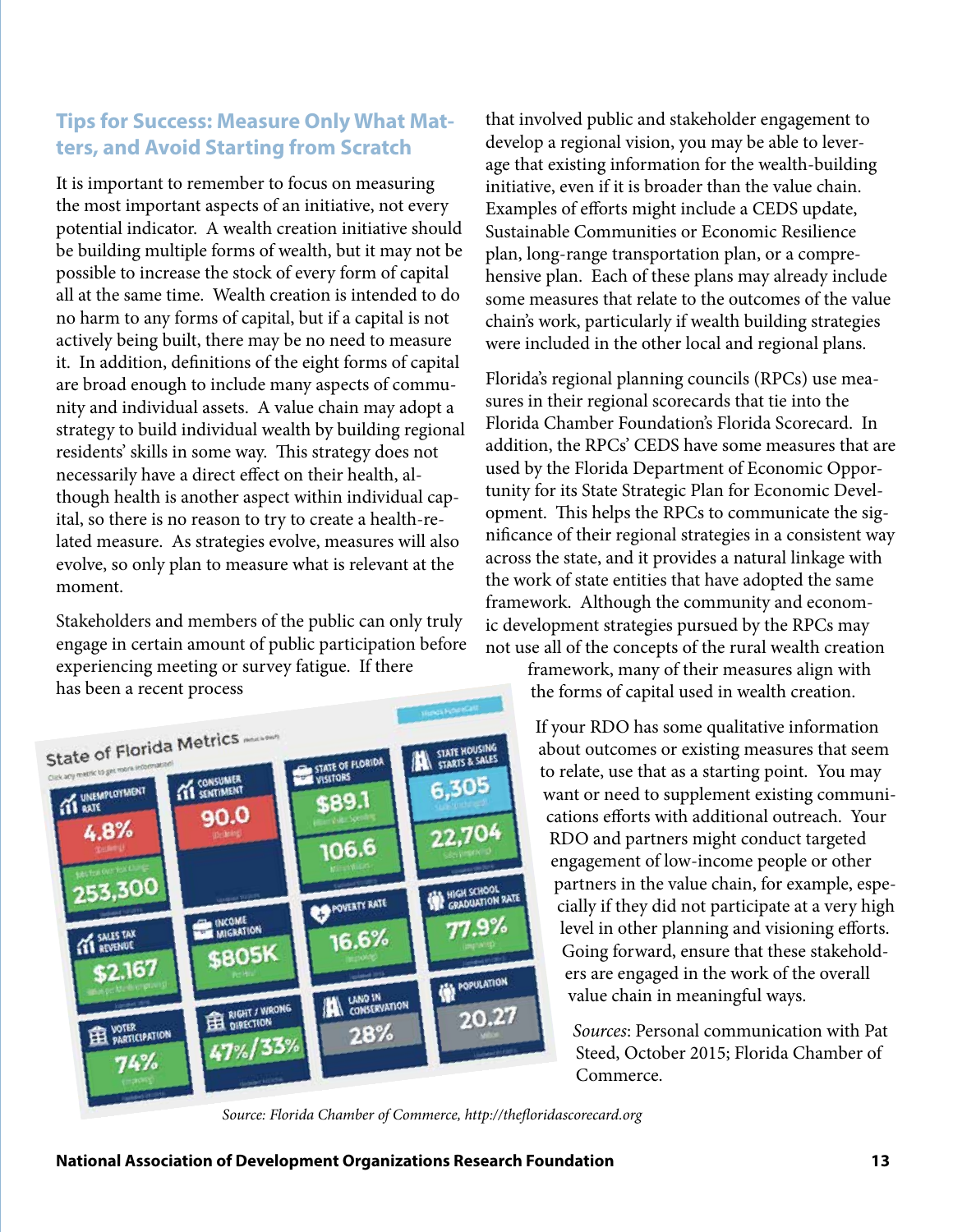### <span id="page-13-0"></span>**Tool: Thematic Coding to Analyze Information**

Even with an experienced facilitator who has a meeting agenda and a facilitation plan, group discussions in strategy sessions or a measurement meeting may not follow a linear path or may touch on multiple topics at the same time. If you gathered input through open-ended written questions or responses to exercises, you may have a large amount of qualitative information to digest.

As you review feedback from value chain stakeholders, as well as other information from recent public outreach results or existing plans and documents, it may be helpful to use thematic coding to reveal patterns. Read back through meeting notes, flip chart pages, and other sources of information to identify where people mention outcomes related to the forms of community capital, livelihoods and inclusion, and local ownership and control. This will form the basis of the value chain's measures.

There may be several different methods of thematic coding that help you make sense of a large amount of qualitative information. Try color-coding with a highlighter, using the comment function in an electronic document or sticky notes on flip chart pages, making lists in a separate document, or setting up a spreadsheet. Any of these analysis methods can help connect the outcomes of strategies that stakeholders discuss with categories of wealth, livelihoods, and local ownership and control.

The coded data may look messy at first, but the next step is to glean only the relevant information to combine similar themes in a document or spreadsheet. This document should identify for each of the value chain's strategies: expected outcome (the indicator or actual condition being changed), type of measure (capital, livelihood, ownership and control, or some combination of these), and what the information or source of the data will be to track change, and who is responsible for tracking and reporting back to the group on progress.

In the Piedmont Together comprehensive planning process, the Piedmont Triad Regional Council and Piedmont Authority for Regional Transportation provided place mats to participants with a space for them to draw or write their vision for the region and outcomes they would like to see occur as a result of the planning process. The partners hired an apprentice to assist with the project, including analyzing the drawings and notes for themes and developing a digest of those themes to prioritize strategies and measures.

*Source*: Personal communication with Elizabeth Jernigan, September 2016.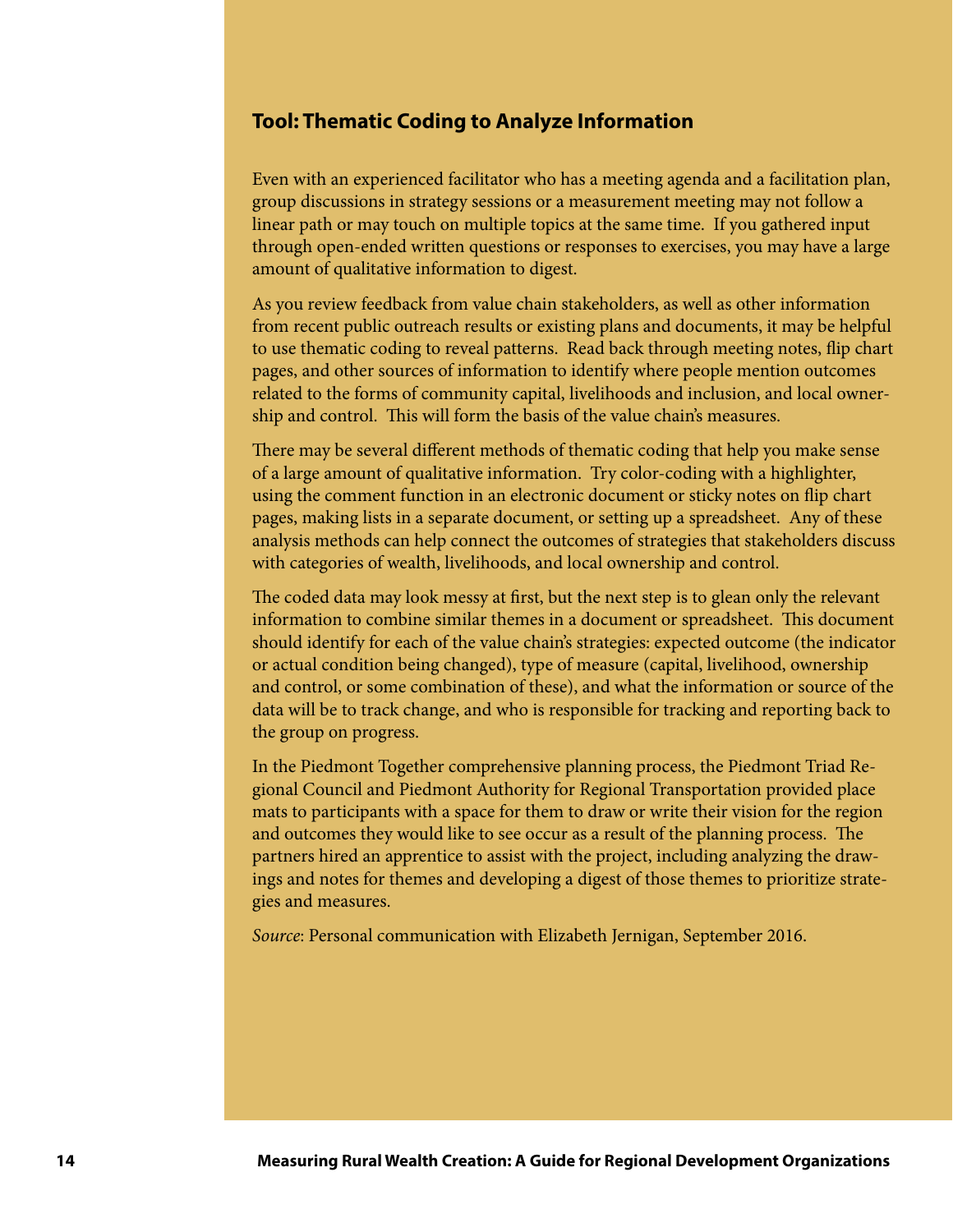# <span id="page-14-0"></span>**Spotlight on Cultural Capital**

Many RDOs have questions about how to measure cultural capital and whether it should be measured. Cultural capital includes the traditions, customs and beliefs shared by the community, including the way you see the world. Investments in cultural capital can help to preserve tradition while also helping to shift and align beliefs in ways that help people develop shared values and history.

Cultural capital comes from the notion of culture, as a bounding box that surrounds people and influences the decisions that individuals and communities make.

Culture is a complex concept, but one definition that may help to understand cultural capital is: "Culture is a shared and negotiated system of meaning informed by knowledge that people learn and put into practice by interpreting experience and generating behavior." (L.E. Lassiter, *Invitation to Anthropology*)

Simply put, culture is shared among people, changes over time, is learned through observation and experience, and influences people's decisions and behavior. Culture emphasizes the beliefs and behaviors of people in a social, rather than individual, context, and cultural capital strengthens a value chain's process.

Cultural capital measures might track how existing values or traditions are maintained or increased through value chain strategies. However, some regions may choose not to explicitly measure cultural capital, if there are not specific measures that relate naturally to the value chain's work. If your region chooses not to adopt measures on cultural capital, use the concept of culture as a way to check the applicability of the strategies and measures your region chooses. For instance, consider questions such as, does our work connect to traditions? Does our work build upon shared values and a sense of history? Shared values might include strong social bonds, enjoying open space in the landscape, or investing in vibrant town centers. These shared cultural viewpoints may or may not be directly related to the outcomes of a given wealth-building initiative. But, it is important to recognize that community and economic development involves some change occurring over time in order for livelihoods to improve, which might also change some aspects of culture and how cultural viewpoints are expressed.

Ultimately, a central question relating to cultural capital is: Do the strategies that are chosen—and the measures to track progress—maintain, enhance, or at a minimum avoid harm to the ways that local traditions, history, and values are understood and shared?

*Sources*: WealthWorks Initiative Partners and the Aspen Institute Community Strategies Group; personal communication with Barbara Wyckoff, October 2015; personal communication with Melissa Levy, October 2016.

*Courtesy Northern Maine Development Commission*